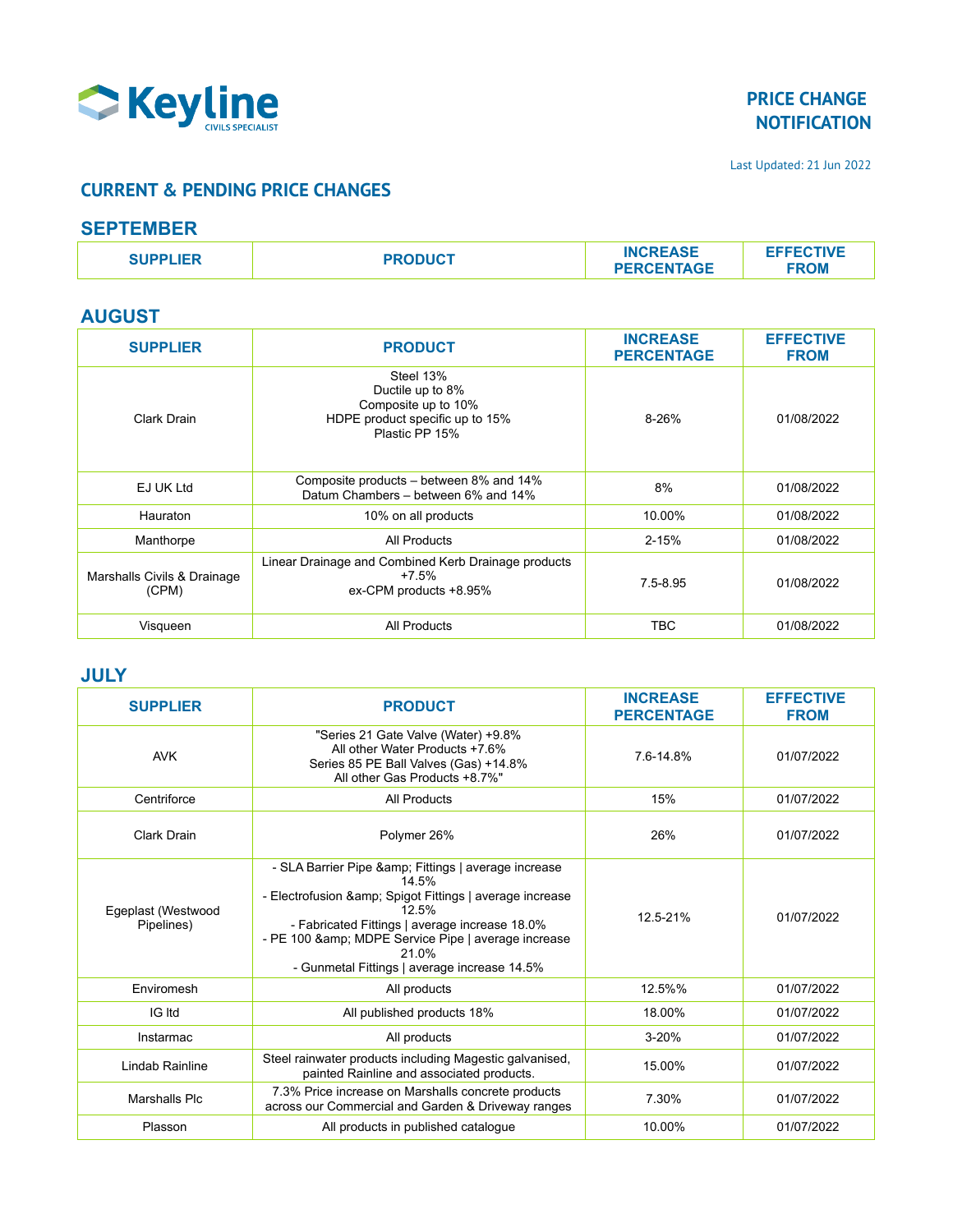

Last Updated: 21 Jun 2022

| Stowell Concrete  | Various                                                                          | $6 - 7.5%$   | 01/07/2022 |
|-------------------|----------------------------------------------------------------------------------|--------------|------------|
| Wavin             | Osma Pipe<br>Osma Fittings<br>Aquacell<br>TwinWall<br>Clay Fittings<br>Clay Pipe | $5\% - 12\%$ | 01/07/2022 |
| Celotex           | All products                                                                     | 10.00%       | 04/07/2022 |
| Geosynthetics LTD | Non woven geotextiles - % not yet confirmed so it may<br>change                  | 6.00%        | 04/07/2022 |

# **PREVIOUS PRICE CHANGES**

### **JUNE**

| <b>SUPPLIER</b>        | <b>PRODUCT</b>                                                                                                    | <b>INCREASE</b><br><b>PERCENTAGE</b> | <b>EFFECTIVE</b><br><b>FROM</b> |
|------------------------|-------------------------------------------------------------------------------------------------------------------|--------------------------------------|---------------------------------|
| Celotex                | Celotex insulation products                                                                                       | 12.50%                               | 01/06/2022                      |
| Fosroc                 | Proofex Engage and Proofex Sheetdrain                                                                             | 12.00%                               | 01/06/2022                      |
| <b>Stanton Precast</b> | standard products, excluding Gully Slabs and Adjusting<br>Units                                                   | 10-12.5%                             | 01/06/2022                      |
| Timloc                 | <b>TBC</b>                                                                                                        | 12.00%                               | 01/06/2022                      |
| Wavin                  | OsmaDrain 10%-22.5%, Aquacell 10%, Twinwall 10%,<br>Inspection chambers 10%, Hepworth Clay Pipe 10%               | 10% - 22.5%                          | 01/06/2022                      |
| Wrekin                 | Non-Woven Geotextiles 21.50 %<br>Woven Geotextiles 7.25%<br>Bedding Mortars 14.50%<br>Ductile Iron Products 7.25% | 7.25-21.5%                           | 01/06/2022                      |
| Kingspan Insulation    | All Products                                                                                                      | TBC.                                 | 06/06/2022                      |
| Kingspan Insulation    | Kingspan PIR Insulation Range                                                                                     | 15.00%                               | 06/06/2022                      |

#### **MAY**

| <b>SUPPLIER</b>                 | <b>PRODUCT</b>                                                                                                                                                                                                                                               | <b>INCREASE</b><br><b>PERCENTAGE</b> | <b>EFFECTIVE</b><br><b>FROM</b> |
|---------------------------------|--------------------------------------------------------------------------------------------------------------------------------------------------------------------------------------------------------------------------------------------------------------|--------------------------------------|---------------------------------|
| <b>ACO Technologies Ltd</b>     | All ranges                                                                                                                                                                                                                                                   | 11.25%                               | 01/05/2022                      |
| Aggregates R US LTD             | Aggregates/Bagged Aggregates                                                                                                                                                                                                                                 | 5.00%                                | 01/05/2022                      |
| <b>Brett Landscaping LTD</b>    | Standard Concrete Block Paving (Includes all Omega<br>range) $4.5%$<br>Premium Concrete Block Paving (Includes kerbs &<br>accessories) 3.8%<br>Hydraulic Paving 4.5%<br>Wetcast Paving 4.5%<br>Trief & Kassel 3.8%<br>Porcelain 4.5%<br><b>Natural Stone</b> | $3.8\% - 4.5\%$                      | 01/05/2022                      |
| <b>Engineered Foam Products</b> | All products                                                                                                                                                                                                                                                 | 28.06%                               | 01/05/2022                      |
| Fosroc                          | All products                                                                                                                                                                                                                                                 | 8.00%                                | 01/05/2022                      |
| <b>GF Ltd</b>                   | Various                                                                                                                                                                                                                                                      | 12.5-35%                             | 01/05/2022                      |
| <b>Glen Castings</b>            | All products                                                                                                                                                                                                                                                 | 10%                                  | 01/05/2022                      |
| <b>H&amp;H UK Limited</b>       | All headline rate                                                                                                                                                                                                                                            | 7.50%                                | 01/05/2022                      |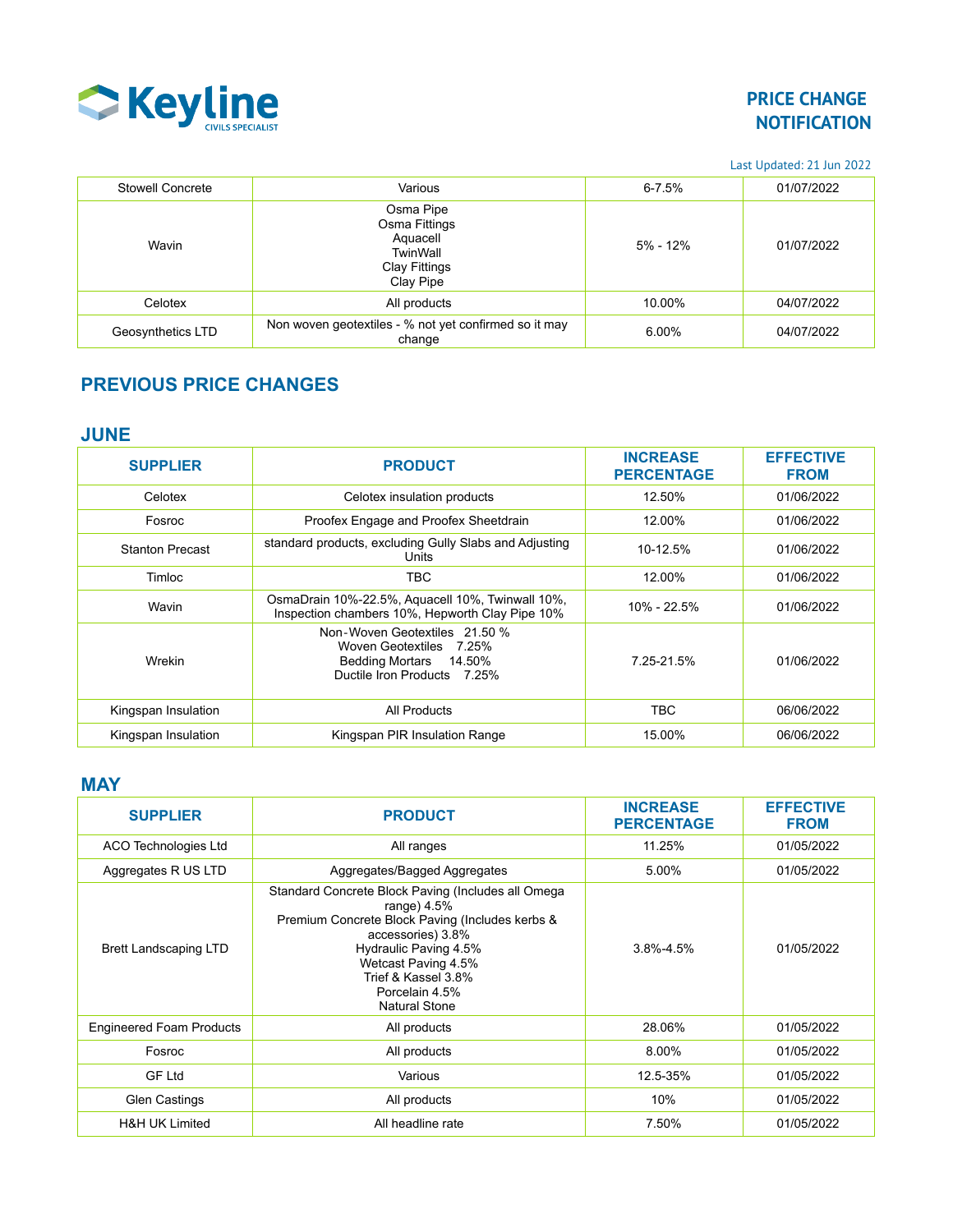

Last Updated: 21 Jun 2022

| Kendon Rope & Twine                        | All products                                                                                                                                                                                                                                                            | 7%         | 01/05/2022 |
|--------------------------------------------|-------------------------------------------------------------------------------------------------------------------------------------------------------------------------------------------------------------------------------------------------------------------------|------------|------------|
| Kingspan Klargester                        | All ranges                                                                                                                                                                                                                                                              | 15%        | 01/05/2022 |
| Marshalls Civils & Drainage<br>(CPM)       | All products                                                                                                                                                                                                                                                            | 4.25%      | 01/05/2022 |
| Marshalls Mono                             | All products                                                                                                                                                                                                                                                            | 4.95%      | 01/05/2022 |
| Marshalls Plc                              | Commercial, Driveway and Garden Products                                                                                                                                                                                                                                | 4.25%      | 01/05/2022 |
| Naylor Drainage                            | Plastics & Clay                                                                                                                                                                                                                                                         | 15-50%     | 01/05/2022 |
| Ox Tools                                   | Various                                                                                                                                                                                                                                                                 | <b>TBC</b> | 01/05/2022 |
| Peak Pipe Systems                          | All products                                                                                                                                                                                                                                                            | 10-24%     | 01/05/2022 |
|                                            | All pipe: 27.8%                                                                                                                                                                                                                                                         |            |            |
| Radius Systems & Radius<br><b>Plastics</b> | All EF fittings: 9%<br>All other fittings: 15.8%<br>Puriton® Barrier pipe: 15.8%<br>Barrier pipe compression fittings: 9%<br>Redman Fittings - No Change.<br>DIN Pipes: 10%                                                                                             | 9-27.8%    | 01/05/2022 |
| S G Pam / Ham Baker                        | PAM branded Access Covers, Gully Gratings and Surface<br>Boxes, H Range branded Access Covers & Gratings,<br>Water & Sewer Pressure Pipeline Systems, Valves &<br>Hydrants<br>Ensign Soil, Ensign Drain, Timesaver Soil, Timesaver<br>Drain, VortX, Classical Rainwater | up to 18%  | 01/05/2022 |
| Supreme Concrete                           | <b>Concrete Lintels</b>                                                                                                                                                                                                                                                 | 8.50%      | 01/05/2022 |
| <b>Tarmac Building Products</b>            | <b>Blocks</b>                                                                                                                                                                                                                                                           | 12%        | 01/05/2022 |
| Tarmac Cement & Lime                       | All products                                                                                                                                                                                                                                                            | 21.00%     | 01/05/2022 |
| Timloc                                     | Meter box and accessories prices                                                                                                                                                                                                                                        | 9.50%      | 01/05/2022 |
| <b>Turtle Enviro</b>                       | All products                                                                                                                                                                                                                                                            | 12.00%     | 01/05/2022 |
| Wrekin                                     | Steel Products 10.00 % to 22.75 %<br>oven & NonWoven 4.20 % to 14.50 %<br>edding Mortars 6.00 % to 12.50 %<br>Iron Products 15.25%                                                                                                                                      | 4.2-22.75% | 01/05/2022 |
| <b>TALIS</b>                               | All products                                                                                                                                                                                                                                                            | $9 - 15%$  | 02/05/2022 |
| Prosolve                                   | Road Pins up to<br>5L floor pain 15%<br>75%                                                                                                                                                                                                                             | 15-75%     | 03/05/2022 |
| Kay Metzeler                               | <b>All Products</b>                                                                                                                                                                                                                                                     | 7%%        | 23/05/2022 |
| <b>KAY-METZELER LTD</b>                    | <b>All Products</b>                                                                                                                                                                                                                                                     | 7.00%      | 23/05/2022 |

### **APRIL**

| <b>SUPPLIER</b>          | <b>PRODUCT</b>               | <b>INCREASE</b><br><b>PERCENTAGE</b> | <b>EFFECTIVE</b><br><b>FROM</b> |
|--------------------------|------------------------------|--------------------------------------|---------------------------------|
| Aggregates R US LTD      | Aggregates/Bagged Aggregates | 10.00%                               | 01/04/2022                      |
| Bee Mac                  | Concrete                     | 11.00%                               | 01/04/2022                      |
| <b>Border Aggregates</b> | Aggregates/Bagged Aggregates | 10.00%                               | 01/04/2022                      |
| <b>Brett</b>             | Porcelain ranges             | 15-27%                               | 01/04/2022                      |